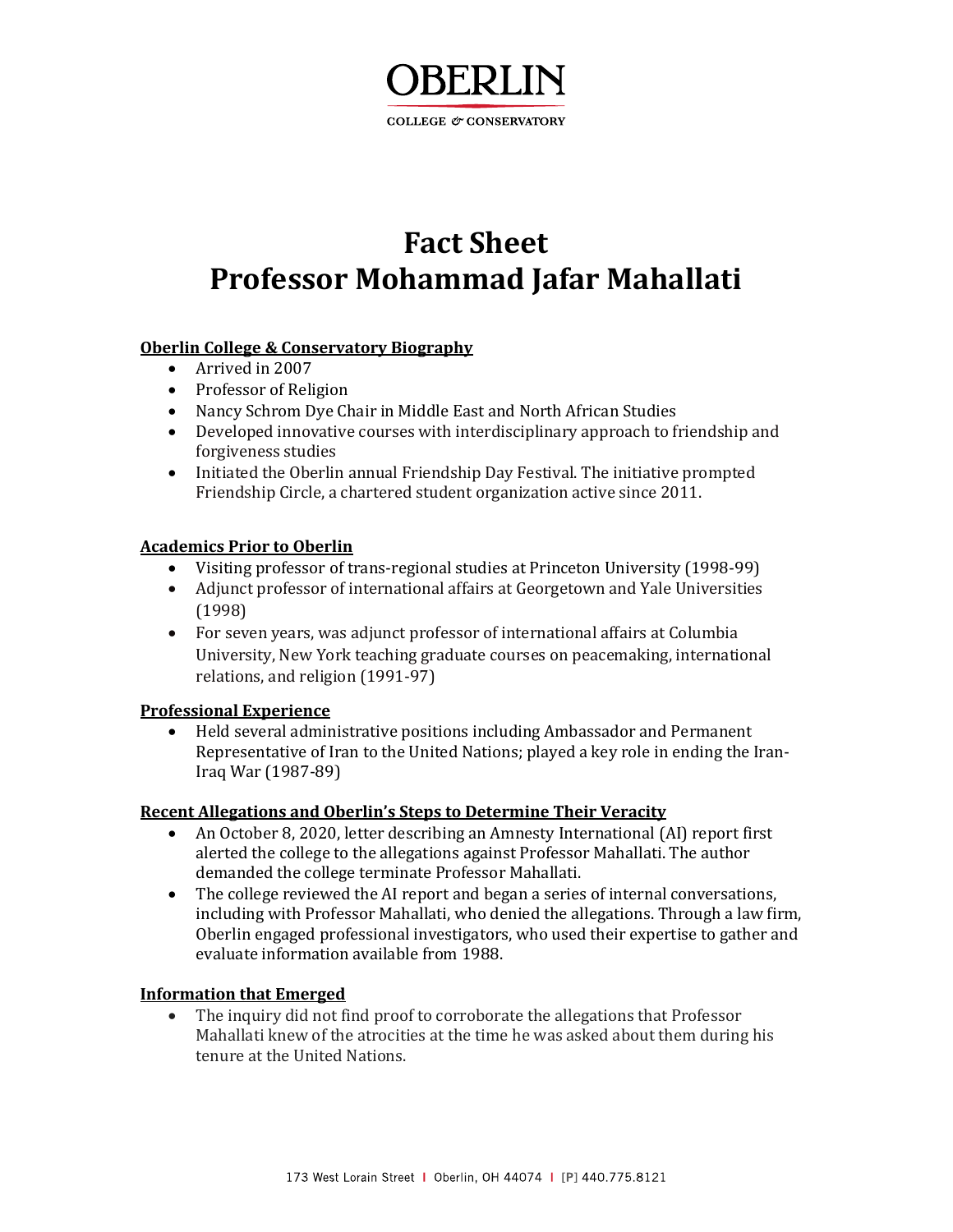## • In speaking with Professor Mahallati, he denied knowing of the atrocities when they took place in Iran in 1988.

**COLLEGE & CONSERVATORY** 

- The review could not identify a pattern of anti-Semitic behavior or ongoing calls for the destruction of Israel.
- Since coming to Oberlin, Professor Mahallati has espoused religious tolerance and the value of seeking peace and understanding between all people.
- His record at Oberlin is exemplary, and includes no instances of anti-Semitic behavior.
- He has stated that he believes in all people's right to exist in peace, including a twostate solution that would allow Israel and the Palestinian people to exist together in peace.

## **Professor Mahallati's Response**

Professor Mahallati and his attorney, Gregory Kehoe of the Greenburg Traurig law firm recently wrote separate letters to Arts & Sciences Dean David Kamitsuka denying the allegations. Here are excerpts from both letters:

From Professor Mahallati:

- The official positions I formally took at the United Nations during the time I served do not portray my personal views…. My personal views are well portrayed in all my published books, articles, and teachings during the last 30 years since I left the U.N. post. It is important to note that my accusers have not found a single statement from me that is remotely consistent with their unfounded accusations.
- I firmly believe that all human beings including Muslims, Jews, Bahais and others must be free and fully respected in choosing their faith and must enjoy religious freedom irrespective of their ethnicity, nationality and other identity factors.
- I firmly believe in the liberties granted by the U.S. Constitution, including freedom of religion, speech, and academic liberties. By the same token, I believe that no people or state should be exempt from academic criticism.
- I fully sympathize with all people who have suffered from human rights abuses in any country based on political, religious, or ethnic orientations. I am against all kinds of capital punishment, because, based on Abrahamic teachings, even in the extreme cases of proven murder, there must be a chance for apology and forgiveness.
- The Bahai community must remember that it was (my father) Ayatollah Mahallati in Shiraz who risked his life to save their lives against mobs in the Sa'di village of Shiraz in the early revolutionary days of 1980s.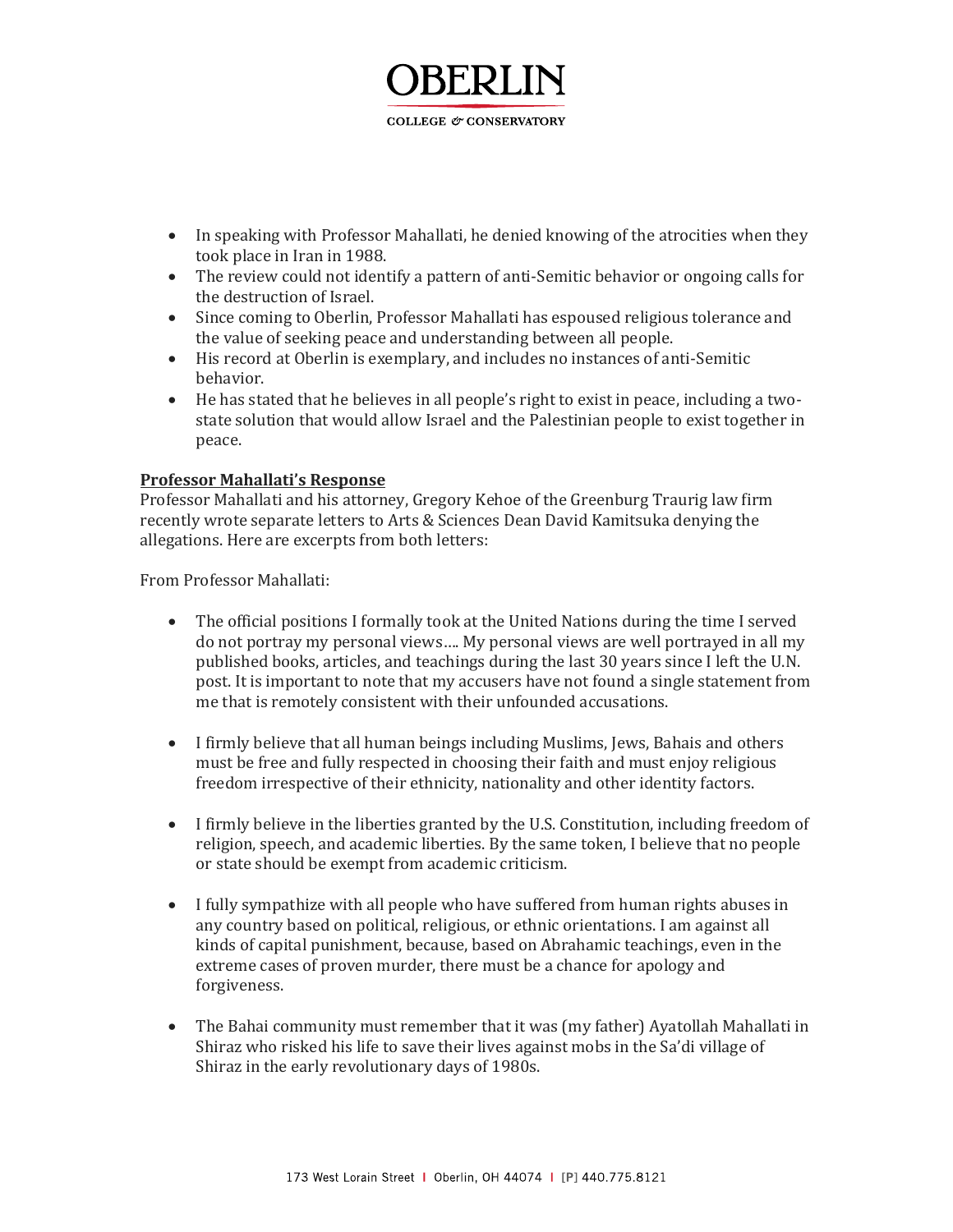# **COLLEGE & CONSERVATORY**

 The MEK organization must also remember that my father was condemned to exile in early 1970s because he protested against the execution of MEK member Mr. Meshkinfam by the Iranian monarchy regime.

## From Kehoe:

- The criticisms currently being leveled against Professor Mahallati are completely unjustified and without merit. For more than three decades, Professor Mahallati has consistently dedicated his life to global peacemaking and research, teaching, and writing about religious tolerance, peace, and friendship.
- The secret executions of MEK members in Iran in the summer of 1988 are now well documented. Reports indicate that political and religious dissidents were executed upon the order of so-called secret "Death Commissions."
- Professor Mahallati, who was in New York, had no knowledge in real time about the covert executions nor did he attempt to conceal the facts once they were revealed.
- The recent criticism leveled at Professor Mahallati, more than three decades after he left his diplomatic post at the UN, assumes that somehow, he had been made aware of these secret executions. There is, however, no factual basis to support this contention.
- As the UN Permanent Representative for Iran, he did not enjoy the traditional diplomatic communication relationship with his country, which was in turmoil. Faced with a complete lack of information about these events, Professor Mahallati attempted to defend his country when the evidence of these executions first surfaced. To resolve the issue diplomatically, Professor Mahallati suggested that a UN fact-finding mission be sent to Iran to examine human rights matters; hardly the methodology to be employed when one wants to subvert the truth.
- He categorically denies any knowledge about the 1988 executions while serving at the UN. There was not a single communication from Tehran to Iran's UN Mission informing Professor Mahallati of these incidents.
- Professor Mahallati has devoted his life to being a humanitarian and a peacemaker. As the UN Ambassador, he was dedicated to ending the Iran-Iraq war and, as an educator, through his teaching, publications, and political activism over the past three decades, he has worked for the peaceful reconciliation to the world's conflicts. His courses at Oberlin College and elsewhere promote peace studies and conflict